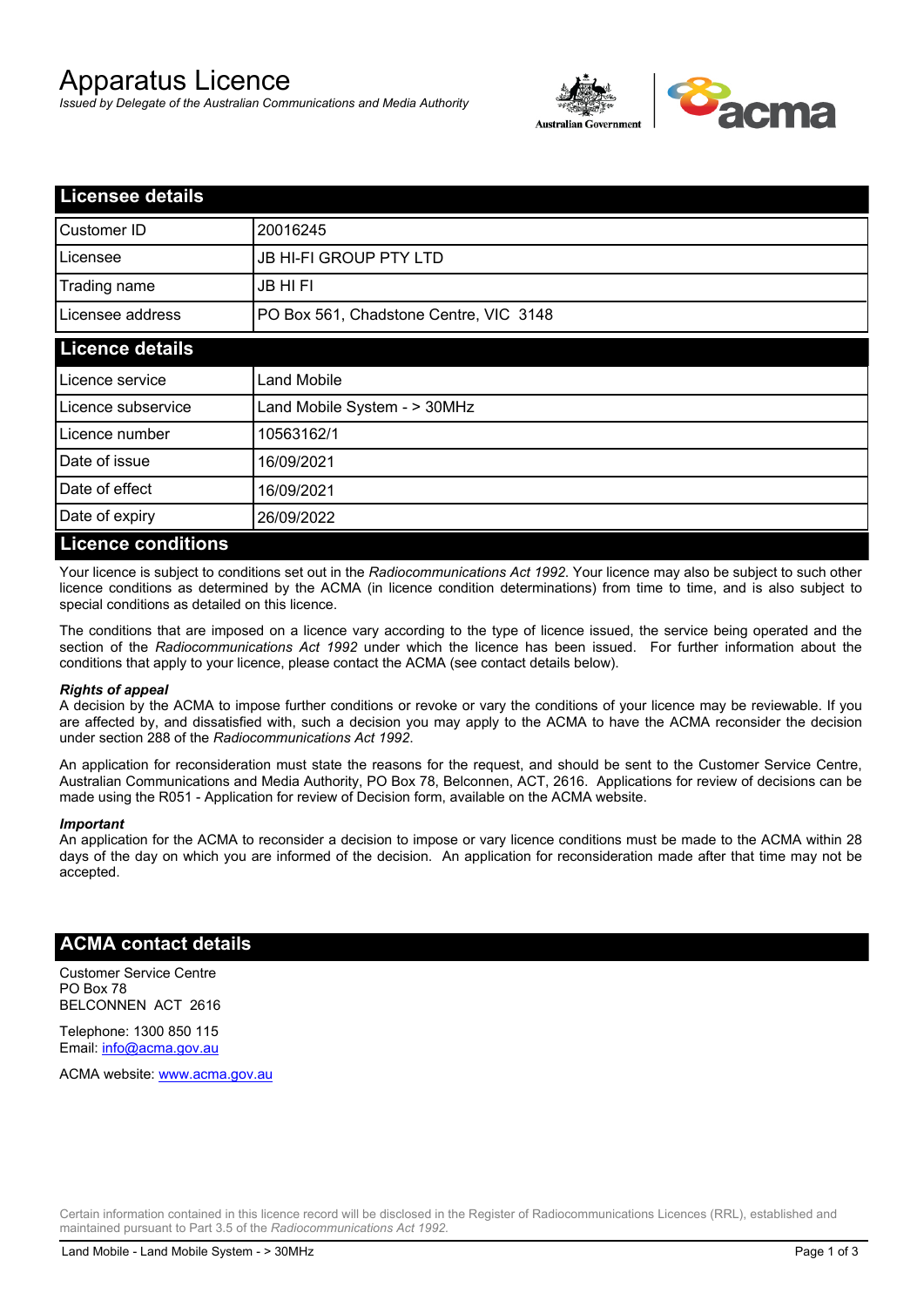# **Advisory Notes applying to licence no.: 10563162/1**

Conditions applicable to the operation of Land Mobile System station(s) authorised under this licence can be found in the Radiocommunications Licence Conditions (Apparatus Licence) Determination and the Radiocommunications Licence Conditions (Land Mobile Licence) Determination. Copies of these determinations are available from the ACMA and from the ACMA home page (www.acma.gov.au).